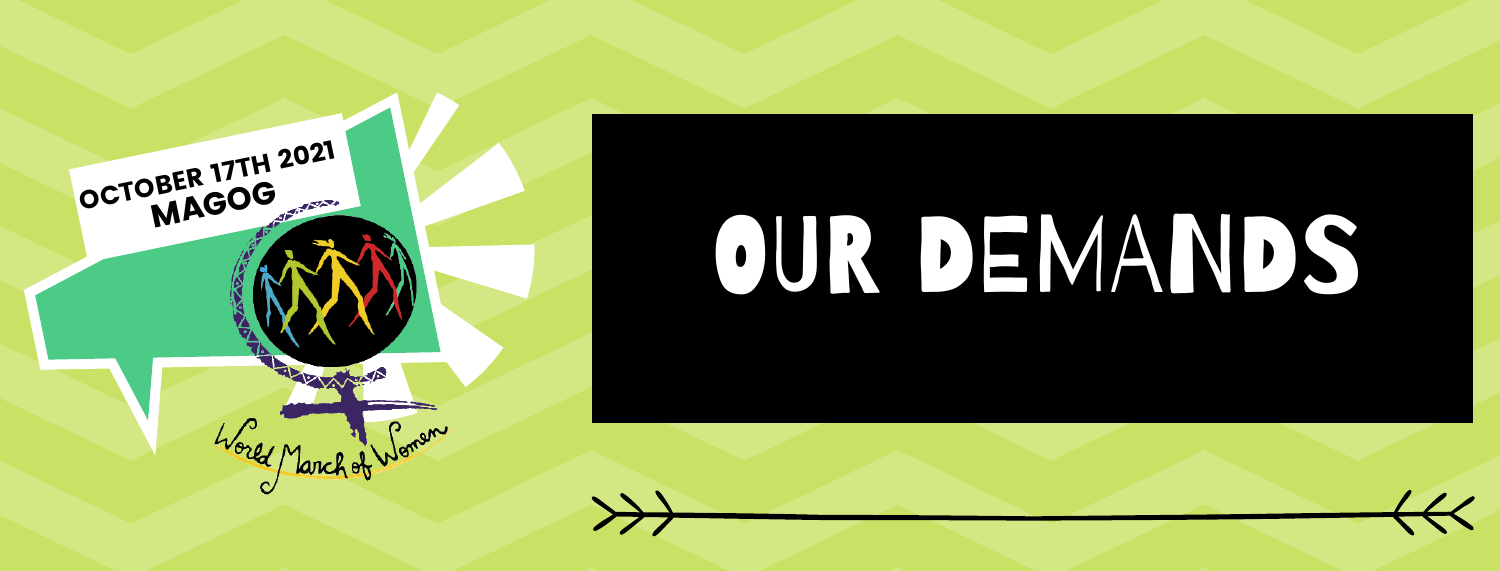#### Fully acknowledge the value of women's work by assuring a revenue for all that covers every essential need, notably by raising the minimum wage to \$15 an houi

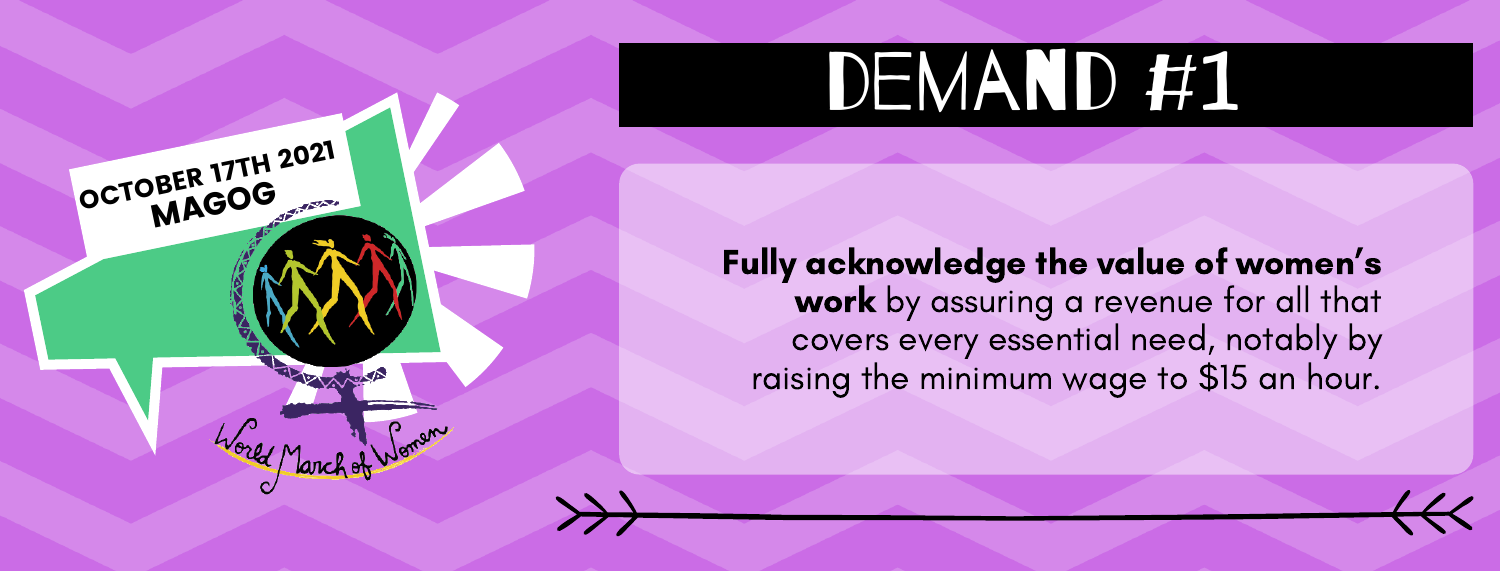Acknowledge all types of violence against women, denounce them and contribute to their elimination, notably by organizing a national awareness-raising campaign to address this issue in partnership with the autonomous community action organizations that offer specific services to women, while making sure that their mission funding is enhance OCTOBER 17TH 2021<br>
MAGOG<br>
MAGOG<br>
MAGOG<br>
MAGOG<br>
MAGOG<br>
MAGOG<br>
MAGOG<br>
MAGOG<br>
MAGOG<br>
MAGOG<br>
MAGOG<br>
MAGOG<br>
MAGOG<br>
MAGOG<br>
MAGOG<br>
MAGOG<br>
MAGOG<br>
MAGOG<br>
MAGOG<br>
MAGOG<br>
MAGOG<br>
MAGOG<br>
MAGOG<br>
MAGOG<br>
MAGOG<br>
MAGOG<br>
MAGOG<br>
MAGOG<br>
MAGOG<br>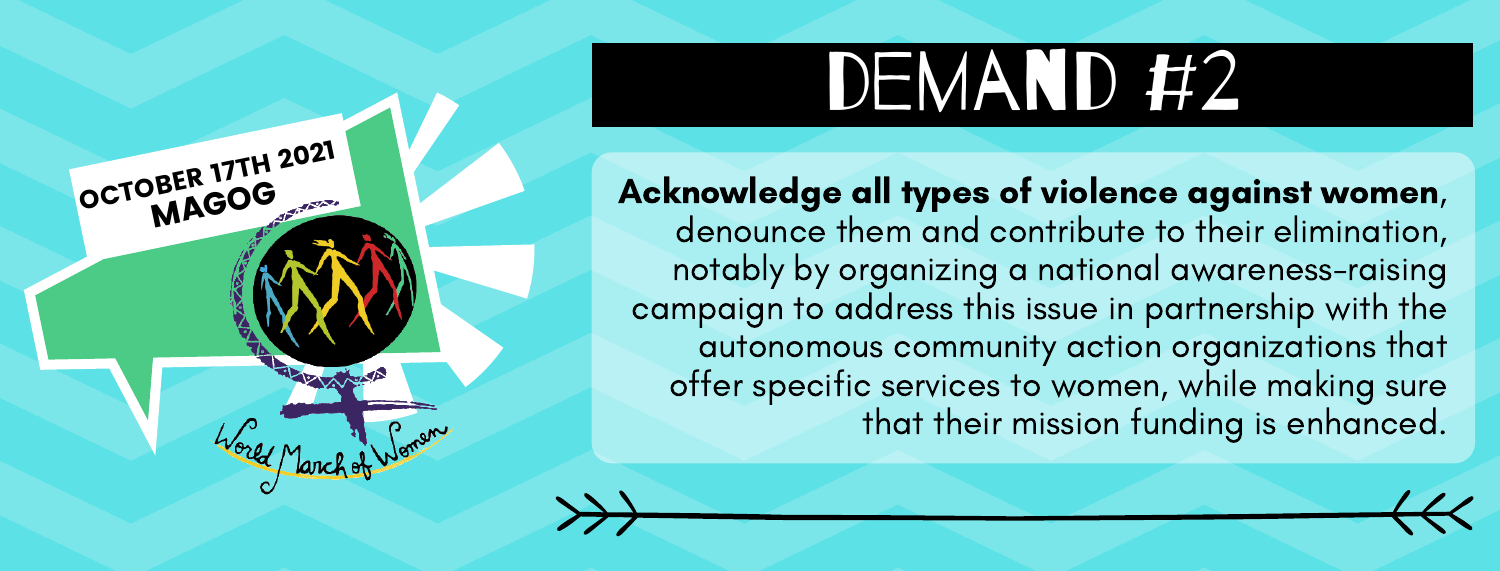In the perspective of an ecological transition that supports social justice values, we ask that the government put together measures that enable all citizens to have access to drinkable water and quality food at a reasonable and accessible price by adopting proximity agriculture that respects agroecology and circular economy principles OCTOBER 17TH 2021<br>
MAGOG<br>
MAGOG<br>
MAGOG<br>
MAGOG<br>
SURPORTED TO THE SURPORT OF THE SURPORT OF THE SURPORT OF THE SURPORT OF THE SURPORT OF THE SURPORT OF THE SURPORT OF THE SURPORT OF THE SURPORT OF THE SURPORT OF THE SURPORT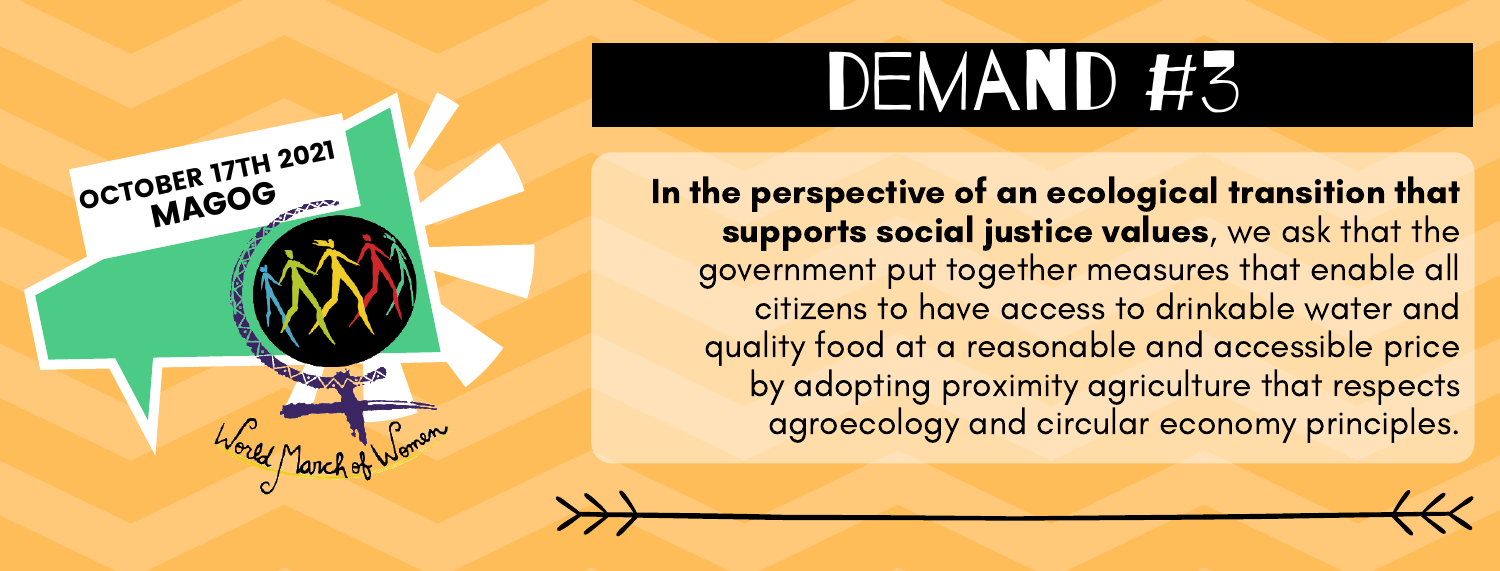

OCTOBER 17TH 2021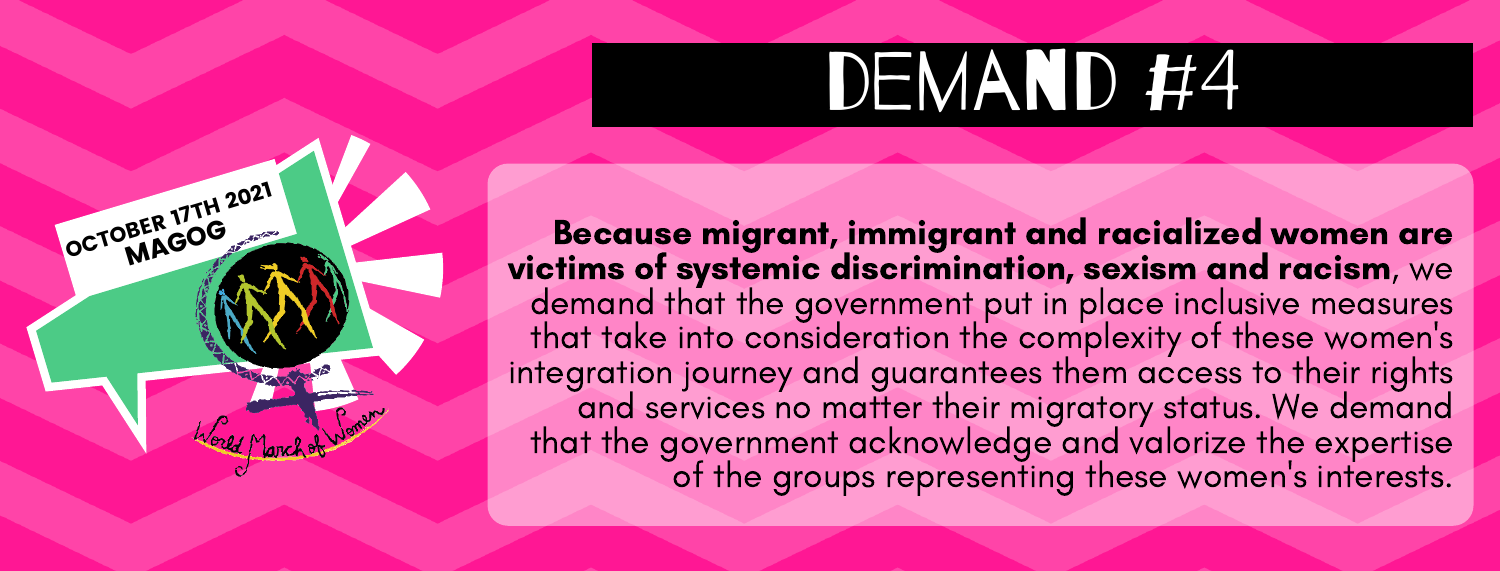OCTOBER 17TH 2021

# Violence and sexual aggression against indigenous<br>women: IT'S ENOUGH!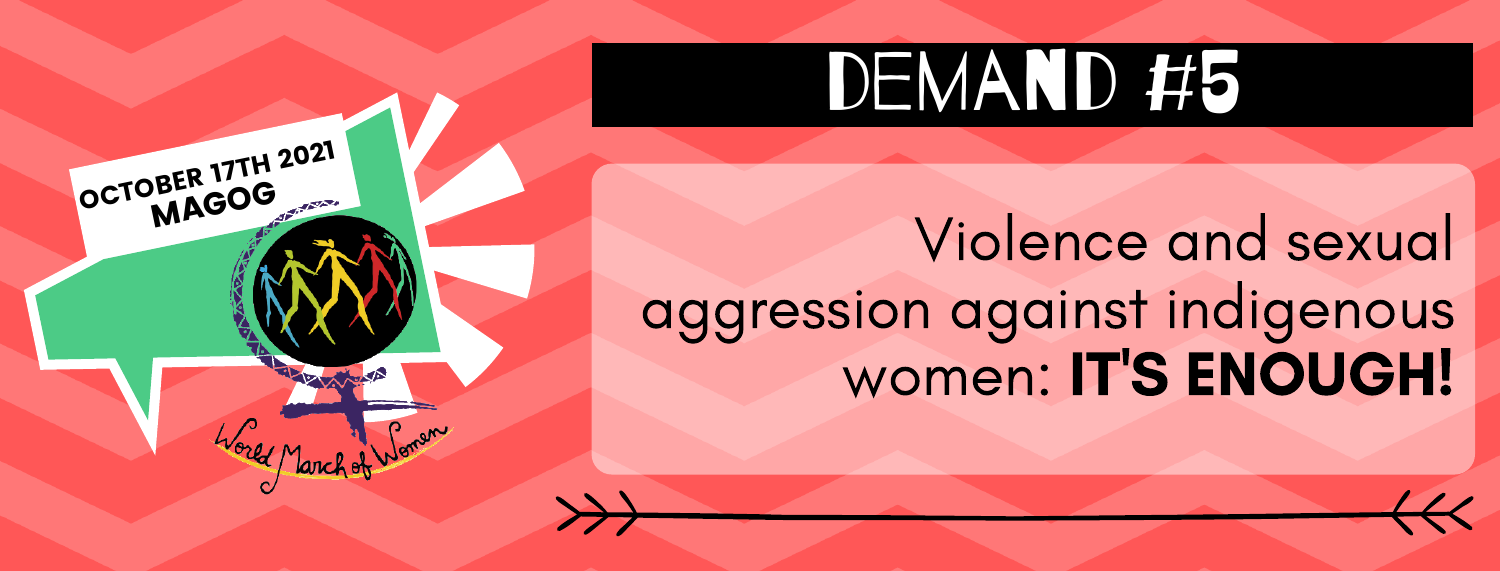### DEMAND #5 (SUITE)

Despite the fact that there has been two Commissions of Inquiry and both the Canadian and Quebec governments are promising change, violence and sexual aggressions toward First Nations women and girls are sadly still a reality.

OCTOBER 17TH 2021

For this reason, Femmes autochtones du QuébeC (FAQ), with the members of the Quebec Coordination of the Women's March (CQMMF), are getting together.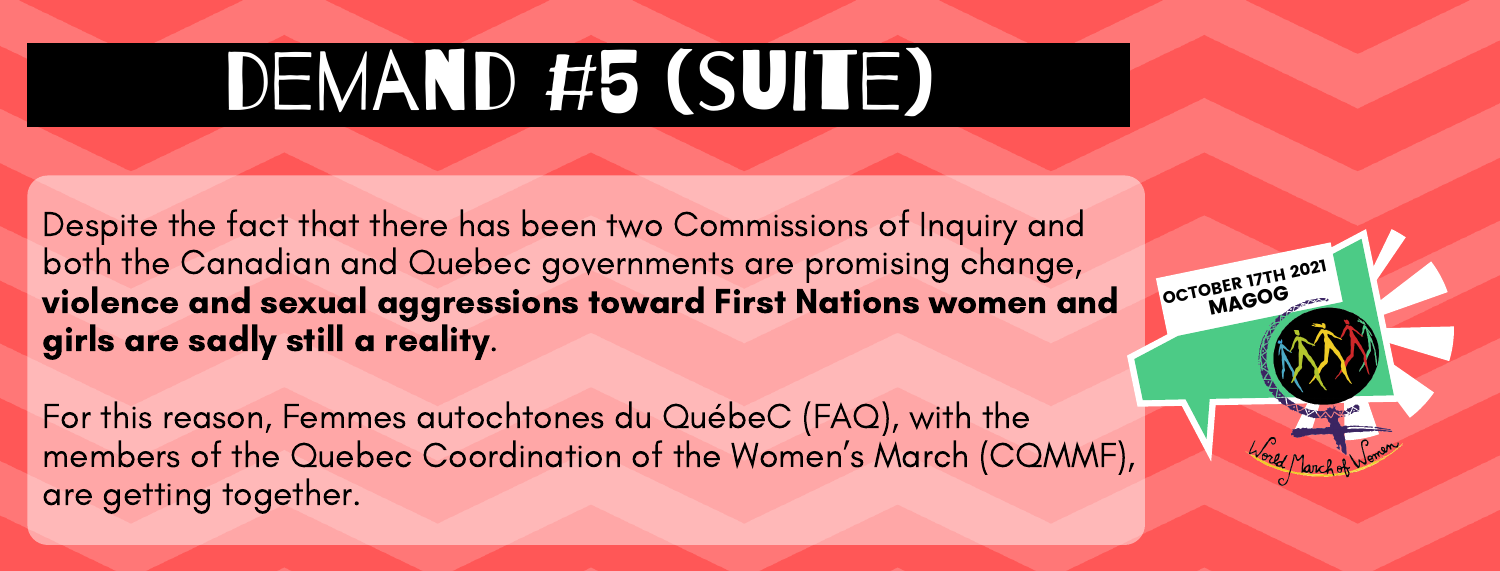#### DEMAND #5 (SUITE)

#### WE DEMAND :

Justice and reparation for all indigenous women and girls, and for their rights to be respected ;

OCTOBER 17TH 202

- That police forces stop their tactics of racial profiling and arrests, because indigenous women are 11 times more likely to be arrested than white women;
- Reparation for the forced sterilization of indigenous women;
- That specific measures be established to ensure these women and girls are safe and their well being is no longer compromised.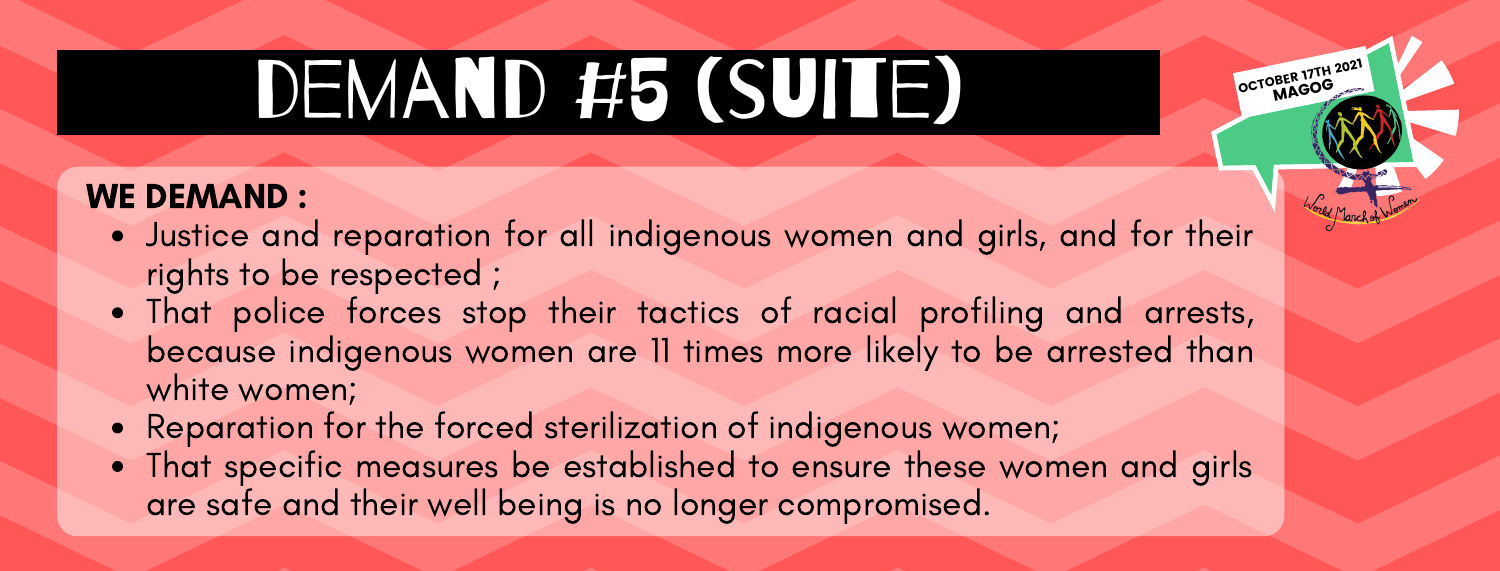## DEMAND #5 (SUITE)

#### WE RECOMMAND :

- That human and financial resources be allocated to organizations and communities that are fighting to ensure security in their living areas;
- That training and mentoring be given to police forces across the country regarding the respect of indigenous women's rights;

OCTOBER 17TH 2021

- That reparation mechanisms be established in collaboration with groups representing women and indigenous communities;
- A campaign addressed to the Quebec population to deconstruct preconceived ideas and to fight against racism against indigenous people.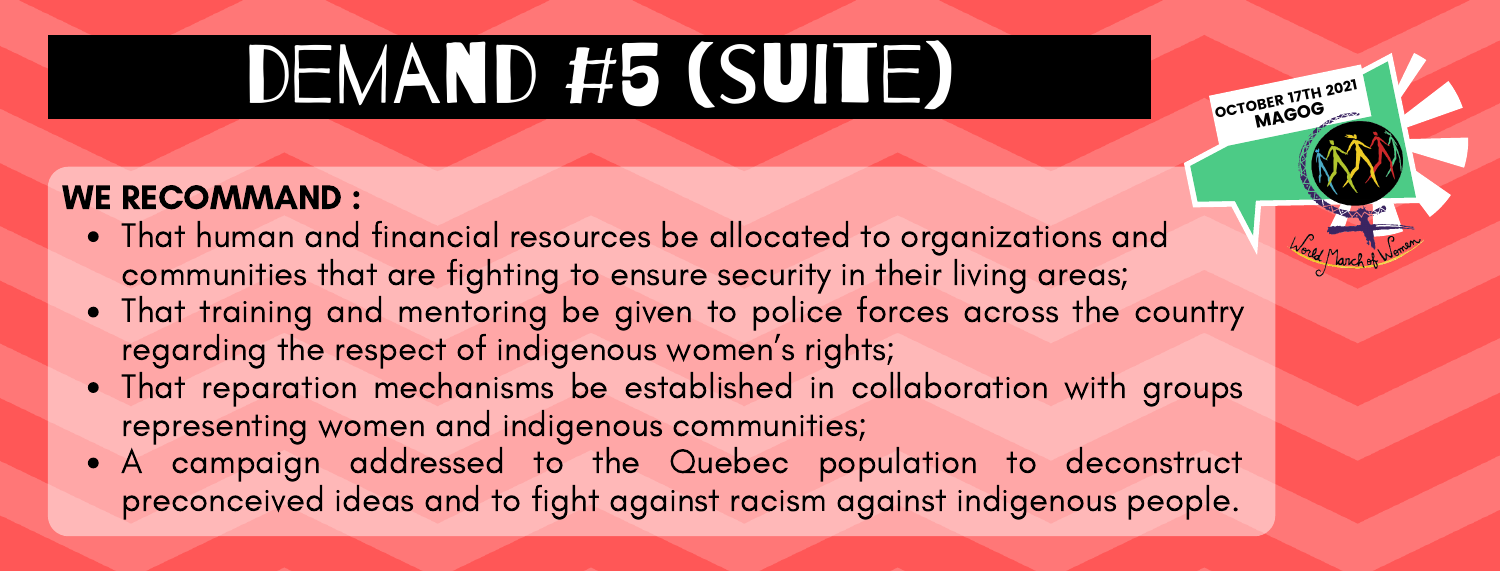### invitation :

We hope to see you at the Plage des Cantons de Magog! Bus transportation is offered free of charge for citizens. Check out our Facebook event for all the details!

> WE RESIST TO LIVE, WE MARCH TO TRANSFORM!